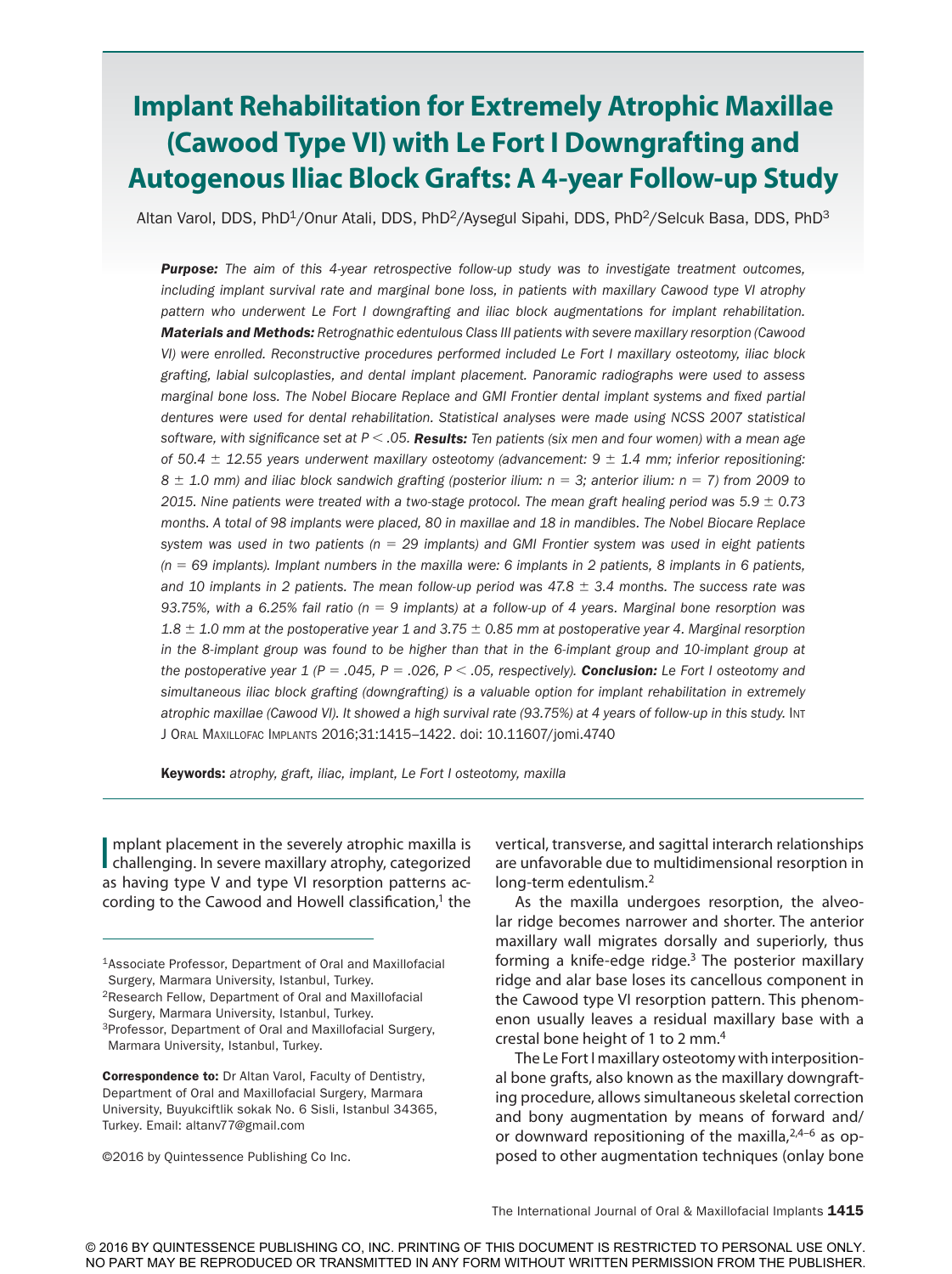

Fig 1 Preoperative coronal computed tomography slice demonstrates the extent of atrophy to the basal maxillary bone (Cawood type VI atrophy).

grafts,<sup>2,7,8</sup> maxillary sinus elevation without nasal floor grafting, $4,9$  and guided bone regeneration<sup>4</sup>).

Downgrafting of the maxilla is a reliable and predictable technique to reconstruct severely atrophic maxillae with a Cawood VI resorption pattern.3,5,6,8–12 More esthetic results with an enhanced midface profile and better lip support can be achieved with this method.<sup>12,13</sup>

The aim of this retrospective study was to assess peri-implant marginal bone loss and survival rates of dental implants placed in downgrafted maxillae with autogenous interpositional iliac bone grafts harvested from the anterior and posterior ilium.

# MATERIALS AND METHODS

## Patients and Methods

This retrospective study sample was derived from the records of edentulous patients with extremely atrophic maxillae who were referred to two of the authors (A.V. and S.B.) for dental implant rehabilitation using Le Fort I downgrafting and implant placement between 2009 and 2015.

Patients were included based on the following criteria: American Society of Anesthesiology (ASA) I and II score, significant skeletal maxillary retrusion, increased interarch distance, severe bony loss of alveolar ridges, healthy maxillary sinuses, and difficulty wearing a traditional denture. Exclusion criteria were tobacco use, severe renal and liver disease, previous history of radiotherapy in the head and neck region, chemotherapy, noncompensated diabetes, autoimmune diseases, poor oral hygiene, and noncompliant patients.

Preoperative computed tomography scans of maxillofacial skeletons were obtained from all patients to evaluate bone atrophy and perform surgical simulation with Simplant software (Materialise). Maxillary repositioning was simulated virtually using the "osteotomy wizard" option of the software to measure maxillary advancements and inferior repositioning at the sagittal and coronal planes. The ethical committee of Marmara University (Istanbul, Turkey) approved the retrospective study (file no. 2015/68).

## Reconstructive Surgery

All patients received general anesthesia with nasotracheal intubation. All received 10 mL of local anesthesia with epinephrine in the maxillary vestibule. A 2.0-mm Kirschner wire was inserted as a glabellar pin to control inferior repositioning of the maxillae. The distance between the glabellar pin and anterior nasal spine was measured with a caliper before maxillary downfracture. The amount of maxillary inferior repositioning was adjusted according to a preoperative analysis done with the software. Le Fort I osteotomies were performed using a piezoelectric surgical system (NSK Variosurg 2) and downfractured with finger pressure at the anterior nasal spine. Downfractured maxillae were advanced using a Stromeyer bone hook anchored at the incisive channel from the nasal side. A caliper adjusted to the preoperative parameters of software planning was used to control anterior repositioning. No particular attention was paid to preserve the antral mucosa, but full attention was given to keep the nasal mucosa intact. Therefore, the lacerated or detached nasal mucosa was repaired primarily with 4-0 resorbable monofilament sutures. A two-team approach was preferred for harvesting bone from the anterior ilium to reduce the intraoperative time and ischemic period of the osteotomized maxilla and the grafts. Harvested iliac bone block grafts were wrapped with a salinesoaked gauze.

The autologous grafts taken from the anterior and posterior ilium were shaped to fit between caudal and cranial segments. Posterior iliac grafts were sculpted into a horseshoe shape to engage lateral walls of maxillary osteotomies. The downgrafted maxillae were stabilized with 1.0-mm profile microplates (Trimed, Elektron Medikal). All remaining spaces between the downfractured maxilla and the bone blocks were filled with autogenous particulated bone (Figs 1 to 9).

Antibiotic prophylaxis was started 2 days before the surgeries and continued for 7 days after surgery. Nonsteroidal analgesics were administered after surgery. Postoperative instructions included a soft diet for 2 weeks and appropriate oral hygiene with 0.2% chlorhexidine mouthrinse. Sutures were removed 7 to 10 days after surgery.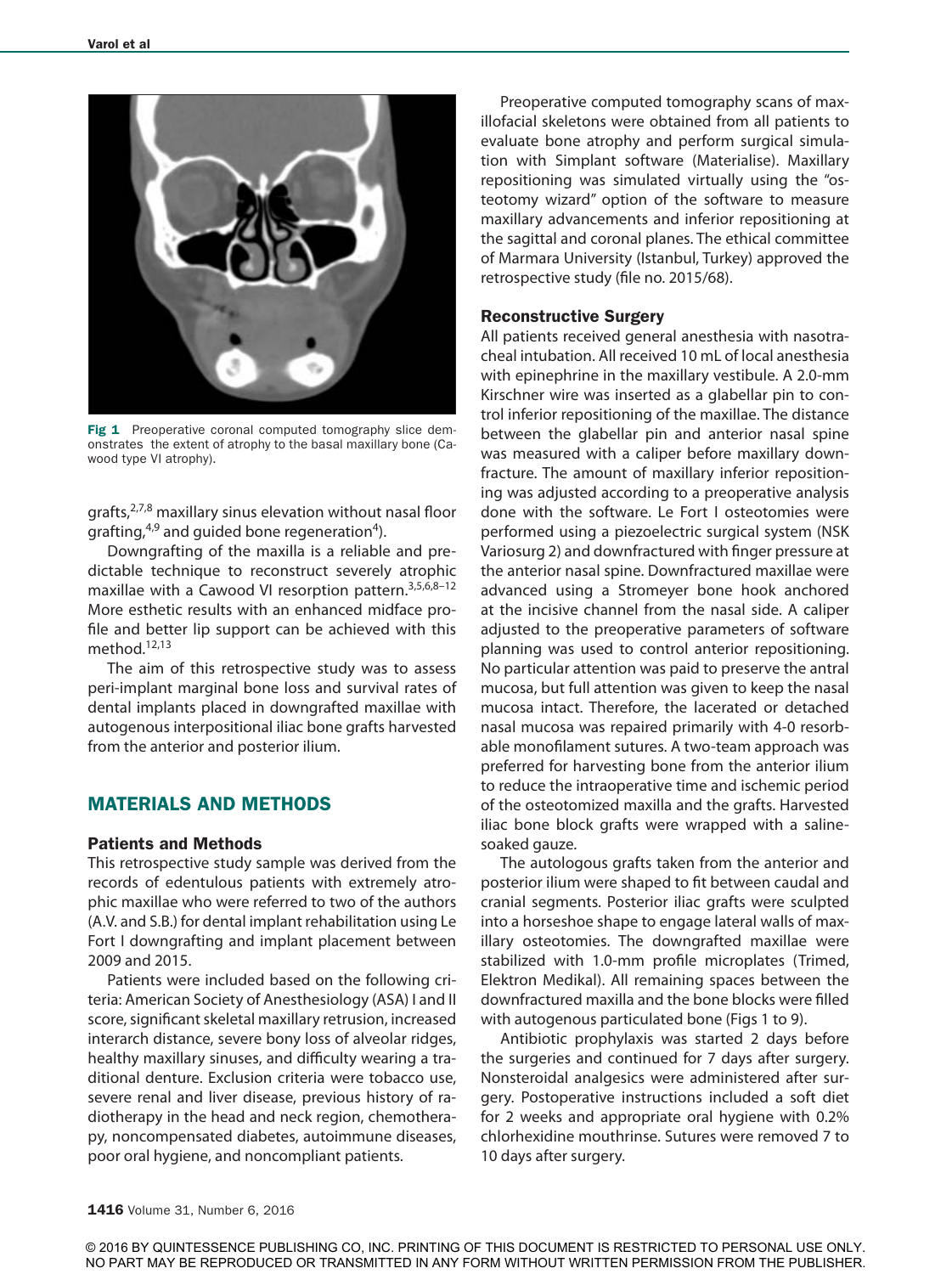



Fig 2 (a) Completed Le Fort I osteotomy (patient 2). The resorbed maxilla is very thin and prone to unfavorable palatal fracture. *(b)* The nasal mucosa should be dissected with great caution to avoid postoperative graft infection (patient 6).



Fig 3 A posterior iliac block graft carved in a horse-shoe shape.



Fig 4 Intraoperative view of the completed downgrafting. The maxilla was advanced 10 mm and repositioned 9 mm inferiorly. Horse-shoe sandwich grafting was performed with 1.0-mm profile micro osteosynthesis plates (Trimed Micro System).



Fig 5 Postoperative computed tomography scan confirms osseous reconstruction over 15 mm.



Fig 6 Implant placement after 6 months (Nobel Biocare Replace System).





Fig 7 Final ceramic fixed partial dentures. Fig 8 One-year postoperative panoramic radiograph.



Fig 9 Four-year postoperative panoramic radiograph.

The International Journal of Oral & Maxillofacial Implants 1417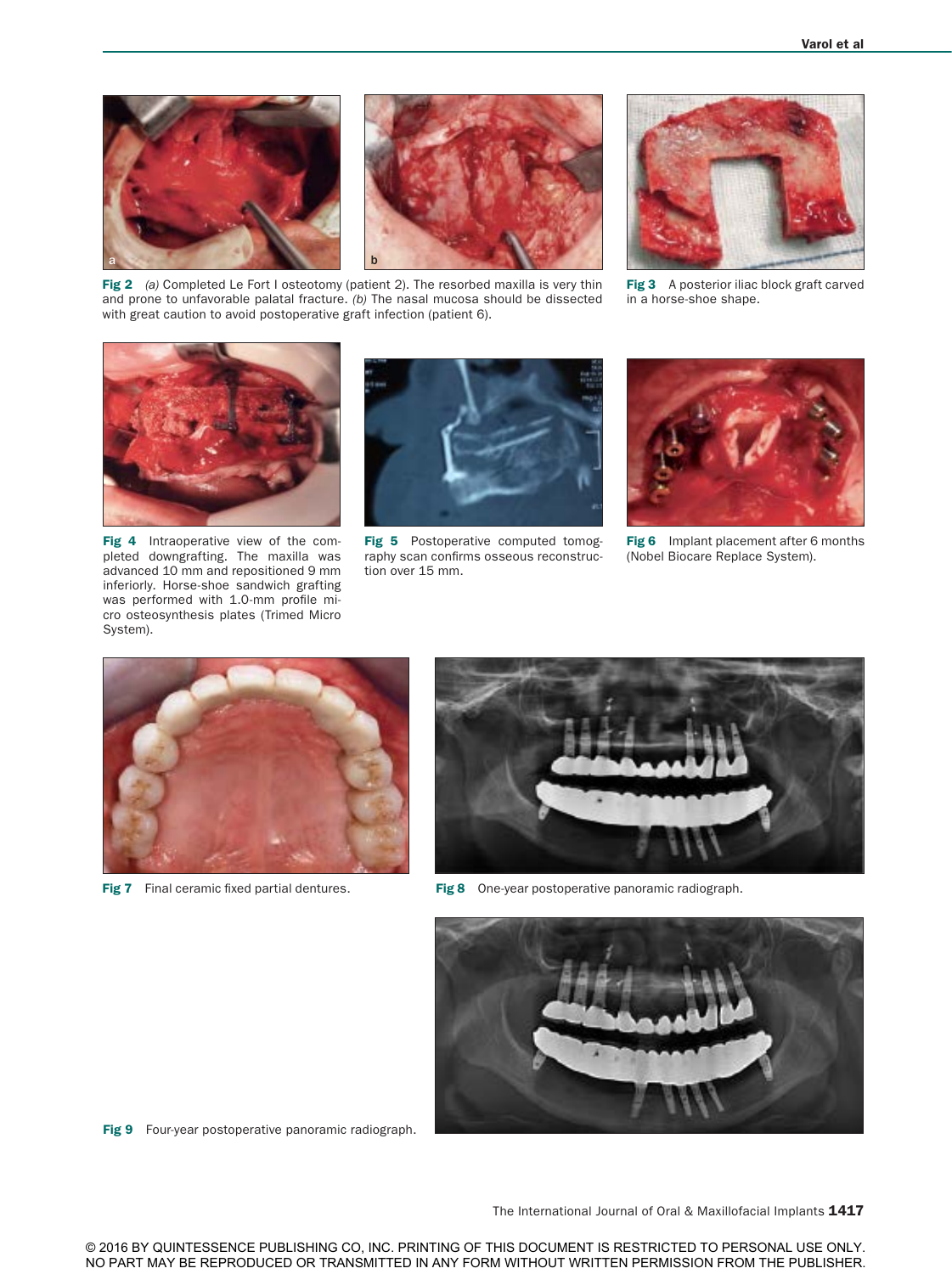### Implant Surgery

The second-stage surgery involved dental implant insertion and labial sulcoplasties. Both procedures were performed under general anesthesia. All healing caps were inserted at the end of the second operation.

## Prosthetic Treatment

All patients were rehabilitated with full-arch implantsupported fixed ceramic prostheses. Mandibular fixed partial dentures were seated on multiunit screwretained abutments. Maxillary fixed partial dentures were fabricated using cement-retained abutments. The patients were followed up with annual clinical examinations and panoramic radiographs.

### Statistical Analyses

Statistical analysis was performed for clinical data on maxillary procedures with NCSS 2007 statistical software (Number Cruncher Statistical System). Descriptive analysis (mean, standard deviation [SD], and median [interquartile range]), and the Wilcoxon (for repeating measurements), Kruskal-Wallis (for group comparisons), and Dunn multiple comparison tests were run to compute subgroup comparisons. The level of significance was set at *P* < .05.

## RESULTS

Ten patients (mean  $\pm$  SD age, 50.4  $\pm$  12.55 years; four men and six women) with ASA I and II scores underwent reconstructive Le Fort I osteotomy and interpositional iliac block grafting (downgrafting) using anterior and posterior iliac block grafts between 2009 and 2015. The mean follow-up period was 47.8  $\pm$  3.4 months.

The mean maxillary advancement was  $9 \pm 1.4$  mm and inferior repositioning was  $8 \pm 1.0$  mm. Mean operation time for maxillary downfracturing was 25.5  $\pm$  7.16 minutes. Two patients had a fracture of the palatal transversal suture during the downfracture procedure. Successful advancement of the maxilla was achieved in those two cases after completion of pterygomaxillary separation with Tessier mobilizers.

Bone blocks from the anterior ( $n = 7$ ) and posterior iliac crests ( $n = 3$ ) were harvested according to the required augmentation volume. A seroma formed at the posterior iliac harvest site ( $n = 1$ ), which was managed with compression bandage and drainage. The antibiotic regimen was started, and included amoxicillin and clavulanic acid (2 g/day orally) 2 days before surgery twice a day (Augmentin BID 1,000 mg tablet, Glaxo SmithKline), and intravenous cephazoline sodium during surgery and 2 g/day after surgery for 10 days. The mean hospitalization period was  $3 \pm 0.7$  days for all patients. Two patients continued oral amoxicillin and

clavulanic acid 2 g/day for 1 week after surgery. Mean graft healing period was 5.9  $\pm$  0.73 months.

A total of 98 dental implants (Nobel Biocare Replace [two patients;  $n = 29$  implants] and GMI Frontier [eight] patients;  $n = 69$  implants]) were inserted in the maxilla and mandible. A two-stage protocol was used for the remaining nine patients. One patient underwent simultaneous insertion of the GMI Frontier implant system with one-stage osseous reconstruction (Le Fort I osteotomy/posterior iliac graft). A total of 80 implants (64 GMI Frontier and 16 Nobel Biocare Replace) were inserted in the maxillae. Eighteen implants (5 GMI Frontier and 13 Nobel Biocare Replace) were placed in the mandibles. Implant numbers in the maxilla were as follows: 6 implants in 2 patients (patients 1 and 2), 8 implants in 6 patients (patients 3 to 8), and 10 implants in 2 patients (patients 9 and 10). Three patients requested removal of the osteosynthesis hardware at the second stage. Polyvinyl silicon impressions were taken 3 weeks after the healing caps were placed.

All patients reported positive feedback, including full satisfaction with facial changes and well-functioning fixed partial prosthetic restorations.

## Survival Rate

The success rate of maxillary implants in this study was 93.75%, and failure rate was 6.25% ( $n = 9$  implants) at the 4-year follow-up. Five maxillary implants in three patients failed after the insertion of healing caps. Four mandibular implants failed because of poor hygiene. Two implants failed in a patient who underwent reconstruction with anterior iliac grafts and three implants failed in a patient treated with posterior iliac grafts.

### Marginal Bone Resorption (MBR)

Mean peri-implant MBR was 1.8  $\pm$  1.0 mm at postoperative year 1 and 3.75  $\pm$  0.85 mm at postoperative year 4. In all patients, the 4-year follow-up MBR scores were higher (Table 1). All 4-year follow-up comparison scores were significant at *P* < .05 (Table 1). The MBR scores at postoperative year 1 revealed significance among the 6-implant, 8-implant, and 10-implant groups (*P* = .007) (Table 2). The MBR in the 8-implant group was found to be higher than that in the 6- and 10-implant groups at postoperative year 1 (*P* = .045, *P* = .026, *P* < .05, respectively). No difference was found between the 6- and 10-implant groups (*P* = .976) (Table 3).

## **DISCUSSION**

Implant survival rates in reconstructed maxillae with free bone grafts range from 67% to 97%.<sup>10</sup> Accordingly, the survival rate of implants in downgrafted maxillae ranges from  $76\%^5$  to 97%<sup>2,14</sup> (Table 4). Temporary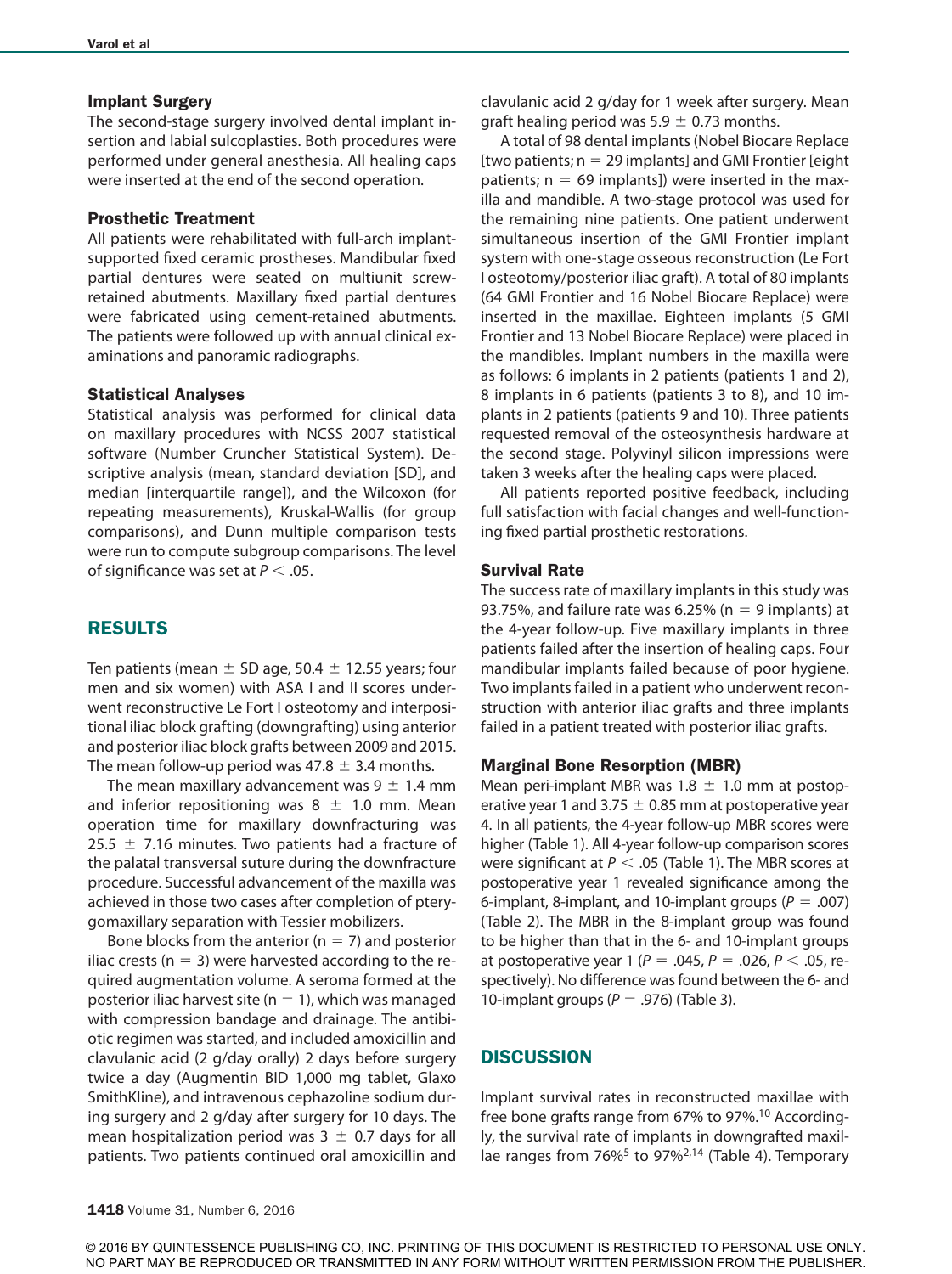| Table 1        | <b>Descriptive Dataa</b> |                         |                                        |                          |                        |                          |                                             |                                              |       |
|----------------|--------------------------|-------------------------|----------------------------------------|--------------------------|------------------------|--------------------------|---------------------------------------------|----------------------------------------------|-------|
| <b>Patient</b> | Age<br>(y)/sex           | Site.<br>iliac<br>graft | <b>Maxillary</b><br>osteotomy<br>(min) | Graft<br>healing<br>(mo) | <b>Implants</b><br>(n) | <b>Follow-up</b><br>(mo) | Mean SD $\pm$ 1-year<br>MBR/median<br>(IQR) | Mean $\pm$ SD<br>4-year MBR/<br>median (IQR) | P     |
| $\mathbf{1}$   | 55/M                     | Ant                     | 20                                     | 5                        | 6                      | 50                       | $1.17 \pm 0.41/1$<br>$(1 - 1.25)$           | $3.5 \pm 1.05/3.5$<br>$(2.75 - 4.25)$        | .003  |
| $\overline{2}$ | 61/M                     | Ant                     | 35                                     | 6                        | 6                      | 48                       | $1.67 \pm 0.82/1.5$<br>$(1 - 2.25)$         | $3 \pm 1.55/2$<br>$(2-5)$                    | .025  |
| 3              | 43/F                     | Post                    | 36                                     | 6                        | 8                      | 51                       | $1.25 \pm 0.46/1$<br>$(1 - 1.75)$           | $3 \pm 1.31/3$<br>$(2-4)$                    | .002  |
| $\overline{4}$ | 58/M                     | Ant                     | 25                                     | 6                        | 8                      | 49                       | $2 \pm 0.93/2$<br>$(1-3)$                   | $4 \pm 1.31/4$<br>$(3-5)$                    | .0001 |
| 5              | 28/F                     | Post                    | 25                                     | $\overline{7}$           | 8                      | 45                       | $3 \pm 0.76/2$<br>$(2.25 - 3.75)$           | $5 \pm 0.93/5$<br>$(4-6)$                    | .005  |
| 6              | 29/M                     | Post                    | 22                                     | 5                        | 8                      | 52                       | $2.25 \pm 1.28/2$<br>$(1 - 3.75)$           | $4.5 \pm 1.77/4.5$<br>$(3-6)$                | .0001 |
| $\overline{7}$ | 56/M                     | Ant                     | 18                                     | 6                        | 8                      | 40                       | $1.13 \pm 0.35/1$<br>$(1-1)$                | $2.5 \pm 0.93/2.5$<br>$(2-3)$                | .008  |
| 8              | 60/F                     | Ant                     | 20                                     | 5                        | 8                      | 46                       | $4 \pm 1.07/4$<br>$(3.25-5)$                | $4.5 \pm 0.93/4.5$<br>$(4-5)$                | .033  |
| 9              | 56/M                     | Ant                     | 35                                     | $\overline{7}$           | 10                     | 48                       | $1.6 \pm 0.7/1.5$<br>$(1-2)$                | $3 \pm 0.67/3$<br>$(2.75 - 3.25)$            | .00   |
| 10             | 58/F                     | Ant                     | 19                                     | 6                        | 10                     | 49                       | $1.4 \pm 0.52/1$<br>$(1-2)$                 | $4.5 \pm 1.18/5$<br>$(3 - 5.25)$             | .0001 |

aMean and median (IQR) marginal bone loss (in millimeters) at the 1-year and 4-year follow-up.

Significance  $(P < .05)$  was found in all patients at the 4-year follow-up.

 $SD =$  standard deviation; MBR = marginal bone resorption;  $IQR =$  interquartile range; Ant = anterior; Post = posterior.

| <b>Table 2 Group Comparisons</b> |                  |                     |                  |                     |       |  |  |  |  |
|----------------------------------|------------------|---------------------|------------------|---------------------|-------|--|--|--|--|
|                                  | 1-year follow-up |                     | 4-year follow-up |                     |       |  |  |  |  |
|                                  | Mean ± SD        | <b>Median (IQR)</b> | Mean ± SD        | <b>Median (IQR)</b> | $P*$  |  |  |  |  |
| 6-implant group                  | $1.42 \pm 0.67$  | $1(1-2)$            | $3.25 \pm 1.29$  | $3(1-2)$            | .0001 |  |  |  |  |
| 8-implant group                  | $2.27 + 1.3$     | $2(2-4.75)$         | $3.92 \pm 1.47$  | $4(3-5)$            | .0001 |  |  |  |  |
| 10-implant group                 | $1.5 \pm 0.61$   | $1(1-3)$            | $3.75 \pm 1.21$  | $3(1-3)$            | .0001 |  |  |  |  |
| P                                | .007             |                     |                  | .333                |       |  |  |  |  |

\*Kruskal-Wallis test, with significance at *P* < .05.

IQR = interquartile range.

# Table 3 Multiple Comparison Test For Marginal Bone Loss Values Among Groups with 6, 8, and 10 Implants

| $\frac{1}{2}$                       |                                 |  |  |  |  |
|-------------------------------------|---------------------------------|--|--|--|--|
|                                     | P value* at 1-year<br>follow-up |  |  |  |  |
| 6-implant group vs 8-implant group  | .045                            |  |  |  |  |
| 6-implant group vs 10-implant group | .976                            |  |  |  |  |
| 8-implant group vs 10-implant group | .026                            |  |  |  |  |

\*Dunn multiple comparison test, significance at *P* < .05.

The International Journal of Oral & Maxillofacial Implants 1419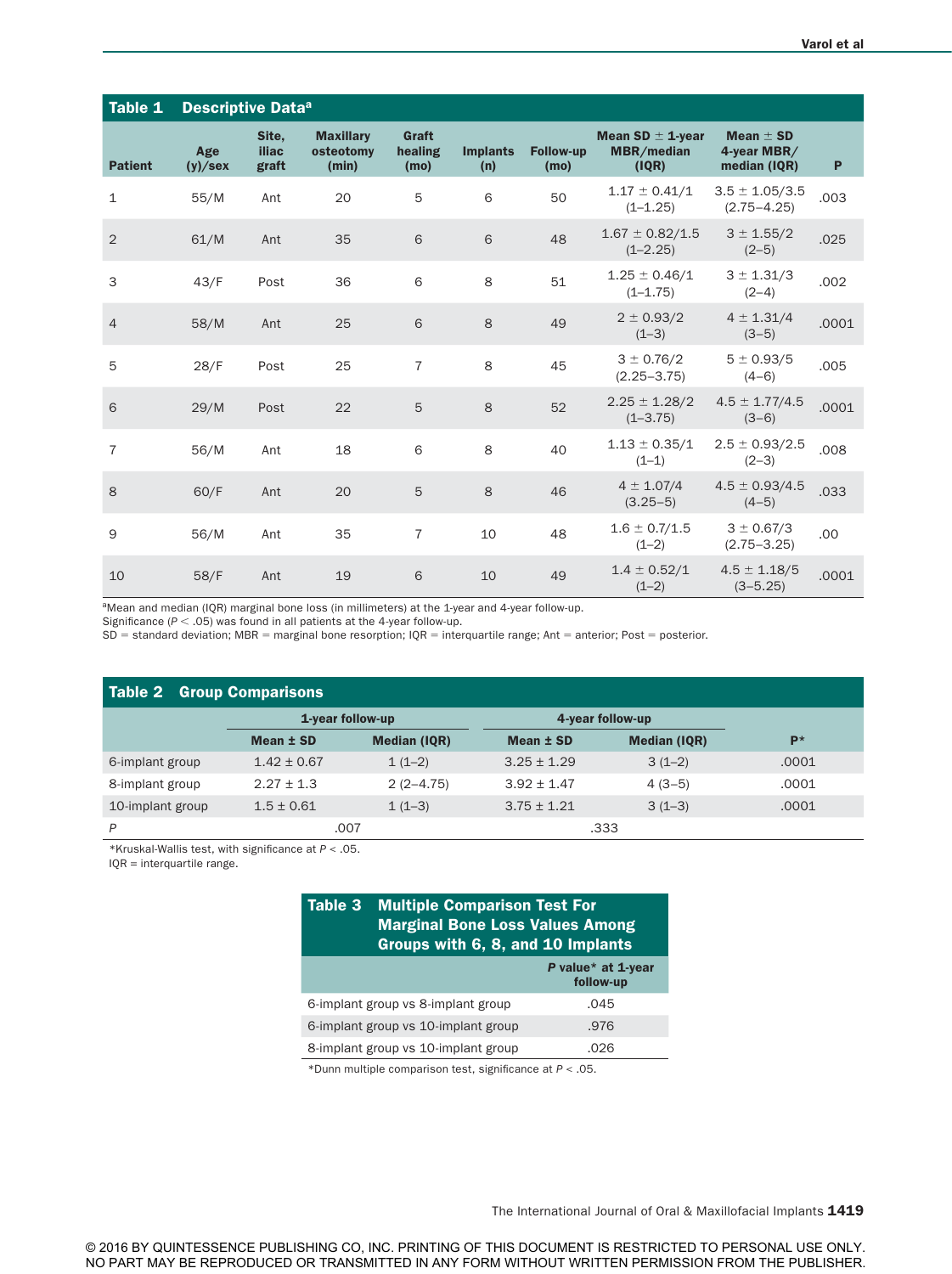| Table 4                                               |                        | Brief Review of Studies Describing Le Fort I/Iliac Downgrafting Procedures |                        |                       |                       |                         |
|-------------------------------------------------------|------------------------|----------------------------------------------------------------------------|------------------------|-----------------------|-----------------------|-------------------------|
| <b>Author(s)</b>                                      | <b>Patients</b><br>(n) | <b>Reconstructive procedure</b>                                            | <b>Implants</b><br>(n) | <b>Failure</b><br>(n) | <b>Success</b><br>(%) | <b>Follow-up</b><br>(y) |
| Sailer (1989) <sup>6</sup>                            | 5                      | Le Fort I/iliac graft, sulcoplasty                                         | 35                     | $\Omega$              | 100                   | $\qquad \qquad -$       |
| Isaksson et al $(1993)^{29}$                          | 12                     | Le Fort I/iliac graft                                                      | 59                     | $\overline{4}$        | 76.3                  | $1 - 2$                 |
| Cawood et al $(1994)^{28}$                            | 12                     | Le Fort I /iliac graft $+HA$                                               |                        |                       | 95                    |                         |
| Krekmanov (1995) <sup>11</sup>                        | 35                     | Le Fort I / sinus elevation/iliac graft                                    | 225                    | 9                     | 86.6                  | $\overline{4}$          |
| Li et al (1996) <sup>24</sup>                         | 20                     | Le Fort I / sinus elevation/iliac graft                                    | 139                    | 5                     | 82                    | $\overline{2}$          |
| Watzinger et al (1996) <sup>13</sup>                  | 14                     | Le Fort I sinus elevation/iliac graft                                      | 76                     | $\Omega$              | 88.1                  | 2.5                     |
| Kahnberg and Vannas-<br>Löfgvist (2006) <sup>14</sup> | 25                     | Le Fort I / sinus elevation/iliac graft                                    | 181                    | 6                     | 85.6                  | 5                       |
| Stoelinga et al (2000) <sup>21</sup>                  | 15                     | Le Fort I/ anterior iliac graft $+$ HA                                     | 92                     | 6                     | 91.3                  | $1 - 8$                 |
| Yerit et al $(2004)^{19}$                             | 35                     | Le Fort I /iliac graft $+$ HA                                              | 324                    | 9                     | 91.1                  | $6.3 - 4.8$             |
| Clayman (2006) <sup>25</sup>                          | 8                      | Le Fort I/iliac graft                                                      | 41                     | $\overline{4}$        | 83                    | 3.7                     |
| Chiapasco et al $(2007)^2$                            | 9                      | Le Fort I/anterior iliac                                                   | 281                    | 5                     | 82.9                  | 10                      |
| Nyström et al (2009) <sup>5</sup>                     | 6                      | Le Fort I/anterior iliac graft                                             | 167                    | 24                    | 85                    | $11 - 16$               |
| Grecchi et al $(2009)^3$                              | $\mathbf{1}$           | LeFort I/femur/anterior iliac graft                                        | 84                     | 2                     | 97.6                  | 1.5                     |
| van der Mark et al (2011) <sup>10</sup>               | 10                     | LeFort I/anterior iliac graft                                              | 54                     | 3                     | 94                    | $2 - 3$                 |
| Pieri et al $(2012)^{15}$                             | 6                      | LeFort I/anterior iliac graft                                              | 50                     | $\overline{2}$        | 96                    | $\overline{2}$          |
| Soehardi et al (2015) <sup>12</sup>                   | 25                     | Lefort I/iliac graft                                                       | 141                    | 4                     | 75.9                  | $5 - 18$                |

or prolonged ischemia of the downgrafted maxilla and free iliac block grafts is responsible for late graft resorption and osseointegration failures as well.<sup>2</sup> Graft resorption after the downgrafting procedure has a stable period after 1 year without further resorption.<sup>15</sup>

The higher survival rate (93.75%) seen in the present study may have strongly contributed to the absence of a long intraoperative ischemic period. The two-team approach contributes noticeably to decreased operative time and should be used whenever possible. Reported failure rates could be credited mostly to inappropriate graft handling conditions,16 which include maintenance of iliac block grafts in the wrong medium for long periods, inadequate stability/fixation of grafts, premature implant loading, short healing time after teeth extractions, use of oversized grafts, and a short postoperative period after graft transfer.16

The choice between one-stage and two-stage implant placement in downgrafted cases is still a matter of clinical controversy. The rate of successful osseointegration is higher when implants are placed using a two-stage protocol.<sup>17</sup> Two-stage procedures have a better survival rate, with 88% success, whereas singlestage procedures have a success rate of 79%.<sup>18</sup> Immediate implantation is advantageous, with fewer surgical procedures required, and benefit from synchronized healing of sandwich iliac grafts, implants, and osteotomized maxilla. $11,18-20$  However, the two-stage treatment offers better graft healing, placement of implants with proper angulations, and increased survival rate.21,22

Mean MBR scores measured at the first and fourth years (1.8  $\pm$  1.0 mm; 3.75  $\pm$  0.85) in the present study demonstrate scores similar to those reported in other studies, in which MBR scores increased gradually at the measuring intervals during follow-ups.<sup>2,4,5,7,15,21</sup> The success rate of 93.7% obtained with this retrospective 4-year follow-up study is coincident with reported success rates of two-stage implant reconstruction (Table 4).

No consensus has been reached on the healing period for harvested bone block grafts, with a great diversity of consolidation periods seen, ranging from 3 to 12 months. Although 5 to 6 months was considered to be the shortest required period,<sup>12,15</sup> lengthy consolidation periods were also reported.<sup>2,19</sup>

Primary implant stability is an essential factor for achieving predictable results with an immediate loading protocol in the grafted maxillae. The proper insertion protocol in these cases mandates nontapping, limited countersinking, and underpreparing of an intrabony implant socket. Implant-specific features (screw type, rough surface, minimal length of 10 mm) and occlusion-related factors (exclusion of oblique and/or horizontal forces, cross-arch splinting, reduction of cantilevers) are the other important issues contributing to success.4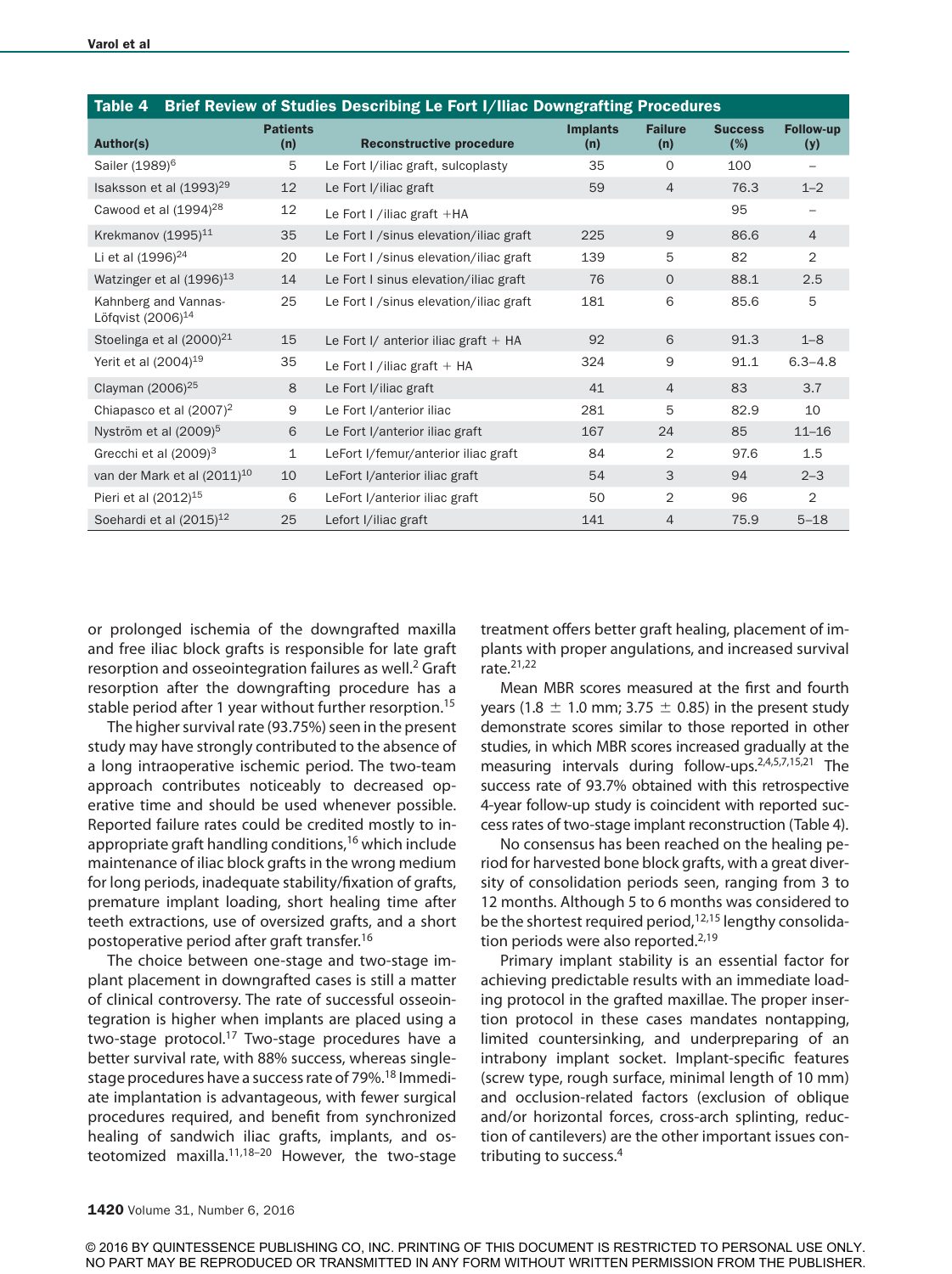At least six or eight implants are recommended for maxillary downgrafted cases. However a consensus is lacking on that issue because of various personal choices.<sup>11,19–21</sup> The use of longer implants ( $> 13$  mm) is recommended to engage the entire height of the iliac block grafts from the crestal side. $2,11,19-22$  Insertion torque of 30 N is recommended for convenient apical fixation of an implant inserted in a bone block, unless a cascade of ischemia, infection, and implant failure may follow in any absence of primary stability.

The antibiotic regimen is crucial to prevent graft infections related to sinonasal flora. Infections are the main cause of graft loss and implant failures.<sup>11,12,17-22</sup> Generally, wide-spectrum antibiotics are preferred and continued for 6 to 10 days.<sup>2,15</sup> Preservation of the nasal mucosa is an important factor to reduce graft infection/ resorption in such cases.11,19,20 Total removal of antral mucosa from the nasal base with aggressive curettage increases the success rate significantly.10,13,24–26 Unnoticed remnants of sinus mucosa during surgery have the potential to form sinus entrapment cysts. $21$ 

Bilateral sinus elevation with piezoelectric surgery is recommended for the maxillary downgrafting procedure to avoid graft infections caused by antral flora.<sup>23</sup> However, the technique is challenging and vulnerable to tears in largely pneumatized atrophic maxillae. This is because the antral mucosa is thin and susceptible to perforations during sinus elevation and maxillary downfracture. Moreover, the antral mucosa has to be reflected through a larger bony window with that technique, which may cause stress concentrated at the weakened sinus wall during downfracture and easily lead to undesired palatal fractures.

Fracture of transversal suture of the palatal bone may be a complication.<sup>26</sup> Extra difficulty may be encountered in completing the downfracture procedure and advancing the maxilla with the fractured palate to the planned anterior position. The two-piece fractured maxillary segment is susceptible to aseptic necrosis (the descending palatal artery is usually clipped/ tied), insufficient fixation with skeletal instability, and long-term relapse.<sup>26</sup> The importance of harvesting one-piece horseshoe block grafts comes across in such complications, because the thick iliac block graft allows safe fixation of the fractured palatal segments.

A sinus elevation procedure combined with autogenous symphysis grafts or percutaneous harvested iliac strips was recommended (when the crestal bone was shorter than 4 or 6 mm) 6 months before a Le Fort I downgrafting/iliac block reconstruction to achieve primary implant stability and reinforce palatal bone to prevent fractures.<sup>27</sup> The total rehabilitation period exceeds 1 year with this technique, which may not sound reasonable to a typical implant recipient.

# **CONCLUSIONS**

The survival rate of 93.7% in this 4-year follow-up retrospective study confirmed the clinical success of the maxillary Le Fort I downgrafting procedure for dental implant rehabilitation in extreme maxillary atrophic cases. This reconstruction option addresses all aspects of implant rehabilitation for patients with Cawood type VI resorption pattern.

# ACKNOWLEDGMENTS

The authors report no conflicts of interest related to this study. Dr Altan Varol would like to thank Mr Ergin Öztürk (local representative of GMI Frontier Implant) and Mrs Burcu Lesker (past representative of Nobel Biocare Turkey) for their help and support.

# **REFERENCES**

- 1. Cawood JI, Howell RA. A classification of the edentulous jaws. Int J Oral Maxillofac Surg 1988;17:232–236.
- 2. Chiapasco M, Brusati R, Ronchi P. Le Fort I osteotomy with interpositional bone grafts and delayed oral implants for the rehabilitation of extremely atrophied maxillae: A 1-9-year clinical follow-up study on humans. Clin Oral Implants Res 2007;18:74–85.
- 3. Grecchi F, Zollino I, Parafioriti A, et al. One-step oral rehabilitation by means of implants' insertion, Le Fort I, grafts, and immediate loading. J Craniofac Surg 2009;20:2205–2210.
- 4. Marchetti C, Felice P, Lizio G, Rossi F. Le Fort I osteotomy with interpositional graft and immediate loading of delayed modified SLActive surface dental implants for rehabilitation of extremely atrophied maxilla: A case report. J Oral Maxillofac Surg 2009;67:1486– 1494.
- 5. Nyström E, Nilson H, Gunne J, Lundgren S. Reconstruction of the atrophic maxilla with interpositional bone grafting/Le Fort I osteotomy and endosteal implants: A 11-16 year follow-up. Int J Oral Maxillofac Surg 2009;38:1–6.
- 6. Sailer HF. A new method of inserting endosseous implants in totally atrophic maxillae. J Craniomaxillofac Surg 1989;17:299–305.
- 7. Nyström E, Ahlqvist J, Gunne J, Kahnberg KE. 10-year follow-up of onlay bone grafts and implants in severely resorbed maxillae. Int J Oral Maxillofac Surg 2004;33:258–262.
- 8. Becktor JP, Isaksson S, Sennerby L. Survival analysis of endosseous implants in grafted and nongrafted edentulous maxillae. Int J Oral Maxillofac Implants 2004;19:107–115.
- 9. Del Fabbro M, Testori T, Francetti L, Weinstein R. Systematic review of survival rates for implants placed in the grafted maxillary sinus. Int J Periodontics Restorative Dent 2004;24:565–577.
- 10. van der Mark EL, Bierenbroodspot F, Baas EM, de Lange J. Reconstruction of an atrophic maxilla: Comparison of two methods. Br J Oral Maxillofac Surg 2011;49:198–202.
- 11. Krekmanov L. A modified method of simultaneous bone grafting and placement of endosseous implants in the severely atrophic maxilla. Int J Oral Maxillofac Implants 1995;10:682–688.
- 12. Soehardi A, Meijer GJ, Hoppenreijs TJ, et al. Stability, complications, implant survival, and patient satisfaction after Le Fort I osteotomy and interposed bone grafts: Follow- up of 5-18 years. Int J Oral Maxillofac Surg 2015;44:97–103.
- 13. Watzinger F, Ewers R, Millesi W, et al. Horseshoe Le Fort I osteotomy in combination with endosteal implants--a median-term follow-up study. Int J Oral Maxillofac Surg 1996;25:424–429.
- 14. Kahnberg KE, Vannas-Löfqvist L. Maxillary osteotomy with an interpositional bone graft and implants for reconstruction of the severely resorbed maxilla: A clinical report. Int J Oral Maxillofac Implants 2005;20:938–945.

The International Journal of Oral & Maxillofacial Implants 1421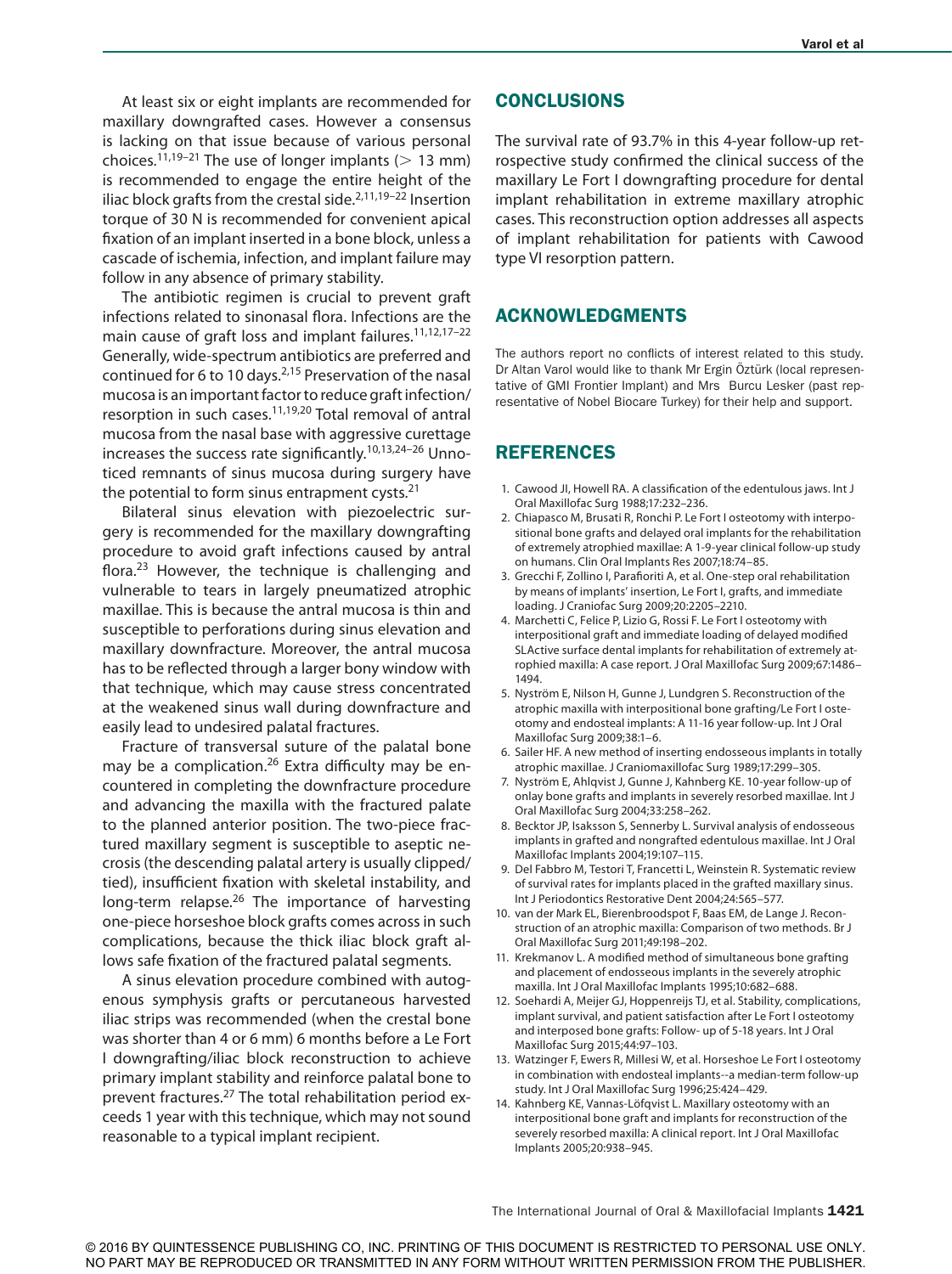- 15. Pieri F, Lizio G, Bianchi A, Corinaldesi G, Marchetti C. Immediate loading of dental implants placed in severely resorbed edentulous maxillae reconstructed with Le Fort I osteotomy and interpositional bone grafting. J Periodontol 2012;83:963–972.
- 16. Rasmusson L, Thor A, Sennerby L. Stability evaluation of implants integrated in grafted and nongrafted maxillary bone: A clinical study from implant placement to abutment connection. Clin Implant Dent Res 2012;14:61–66.
- 17. Ferri J, Dujoncquoy JP, Carneiro JM, Raoul G. Maxillary reconstruction to enable implant insertion: A retrospective study of 181 patients. Head Face Med 2008;4:1–9.
- 18. Sjöström M, Sennerby L, Nilson H, Lundgren S. Reconstruction of the atrophic edentulous maxilla with free iliac crest grafts and implants: A 3-year report of a prospective clinical study. Clin Implant Dent Relat Res 2007;9:46–59.
- 19. Yerit KC, Posch M, Guserl U, et al. Rehabilitation of the severely atrophied maxilla by horseshoe Le Fort I osteotomy (HLFO). Oral Surg Oral Med Oral Pathol Oral Radiol Endod 2004;97:683–692.
- 20. Lekholm U, Wannfors K, Isaksson S, Adielsson B. Oral implants in combination with bone grafts. A 3-year retrospective multicenter study using the Brånemark implant system. Int J Oral Maxillofac Surg 1999;28:181–187.
- 21. Stoelinga PJ, Slagter AP, Brouns JJ. Rehabilitation of patients with severe (Class VI) maxillary resorption using Le Fort I osteotomy, interposed bone grafts and endosteal implants: 1-8 years follow-up on a two-stage procedure. Int J Oral Maxillofac Surg 2000;29:188–193.
- 22. Keller EE, Tolman DE, Eckert S. Surgical-prosthodontic reconstruction of advanced maxillary bone compromise with autogenous onlay block bone grafts and osseointegrated endosseous implants: A 12-year study of 32 consecutive patients. Int J Oral Maxillofac Implants 1999;14:197–209.
- 23. Muñoz-Guerra MF, Naval-Gías L, Capote-Moreno A. Le Fort I osteotomy, bilateral sinuslift, and inlay bone-grafting for reconstruction in the severely atrophic maxilla: A new vision of the sandwich technique, using bone scrapers and piezosurgery. J Oral Maxillofac Surg 2009; 67:613–618.
- 24. Li KK, Stephens WL, Gliklich R. Reconstruction of the severely atrophic edentulous maxilla using Le Fort I osteotomy with simultaneous bone graft and implant placement. J Oral Maxillofac 1996;54:542–546.
- 25. Clayman L. Implant reconstruction of the bone-grafted maxilla: Review of the literature and presentation of 8 cases. J Oral Maxillofac Surg 2006;64:674–682.
- 26. Li KK, Stephens W. Fractures of the atrophic, edentulous maxilla during Le Fort I osteotomy. Int J Oral Maxillofac Surg 1996;25:430– 432.
- 27. Muñoz-Guerra MF, Naval-Gías L, Capote-Moreno A. Le Fort I osteotomy, bilateral sinus lift, and inlay bone-grafting for reconstruction in the severely atrophic maxilla: A new vision of the sandwich technique, using bone scrapers and piezosurgery. J Oral Maxillofac Surg 2009;7:613–618.
- 28. Cawood JI,Stoeling PJ, Brouns JJ. Reconstruction of the severely resorbed (Class VI) maxilla. A two-step procedure. Int J Oral Maxillofac Surg 1994;23:219–225.
- 29. Isaksson S, Ekfeldt A, Alberius P, Blomqvist JE. Early results from reconstruction of severely atrophic (Class VI) maxillas by immediate endosseous implants in conjunction with bone grafting and Le Fort I osteotomy. Int J OralMaxillofac Surg. 1993;22:144–148.